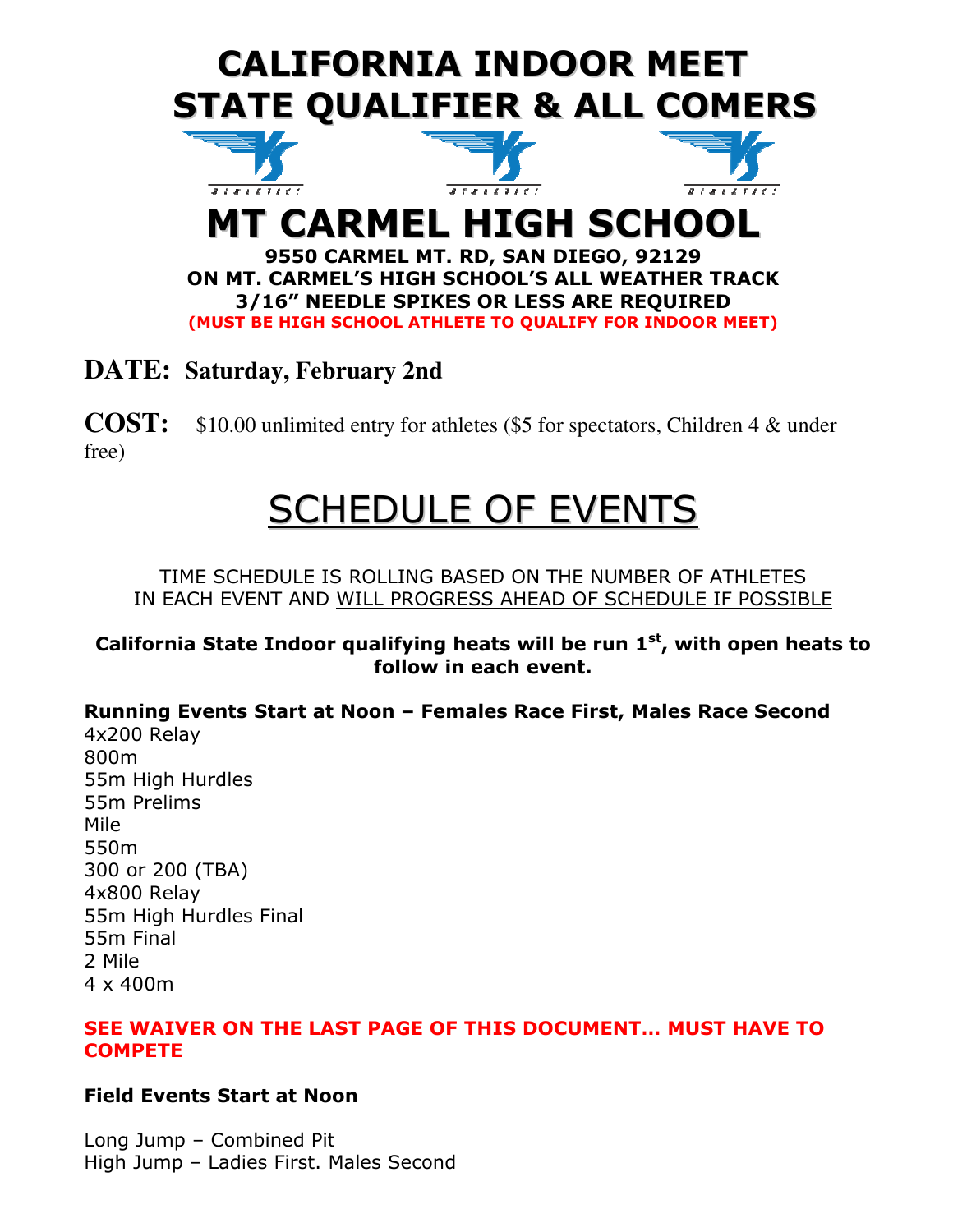Shot – Combined Pit Pole Vault – Ladies First. Males Second Triple Jump – To Follow Long Jump with Same Format Discus - To Follow Shot with Same Format

#### SEE WAIVER ON THE LAST PAGE OF THIS DOCUMENT… MUST HAVE TO **COMPETE**

REGISTRATION: Meet registration will take place between 10 am to 11am. Events will start promptly at noon. For further information contact Meet Director Dennis McClanahan at mtcarmeltrack@yahoo.com

**PARKING:** Parking is available in the stadium parking lot.

#### WEATHER: MEET WILL RUN RAIN OR SHINE!

#### QUALIFYING FORMAT:

\*The top three (3) overall placers in each running event and each relay event at each qualifying meet and the top two (2) overall placers in all field events will be invited to compete in the California Indoor State HS Invitational on February 18th.

\*There also will be a performance standard for each event for the athletes who do not qualify for the meet by place. This standard will be published before the meet on DyeStatCal.com.

\*All athletes wishing to compete in the California State HS Invitational must sign up on the day of the qualifying meets in 2013 and pay the entry fee at that time. The cost of entering the CA. Indoor State HS Invitational is \$25.

\*There will be a sign-up table at all 9 regional meets to sign-up athletes who would like to compete in the February 18th meet. All athletes must sign-up on February 2nd at the qualifier. There will be no late entry for the February 18th meet!

\*Athletes will be asked to supply their own implements at both the qualifying meet and Indoor State Meet.

\*The top three overall placers in each event at the February 18th State Meet will receive an award.